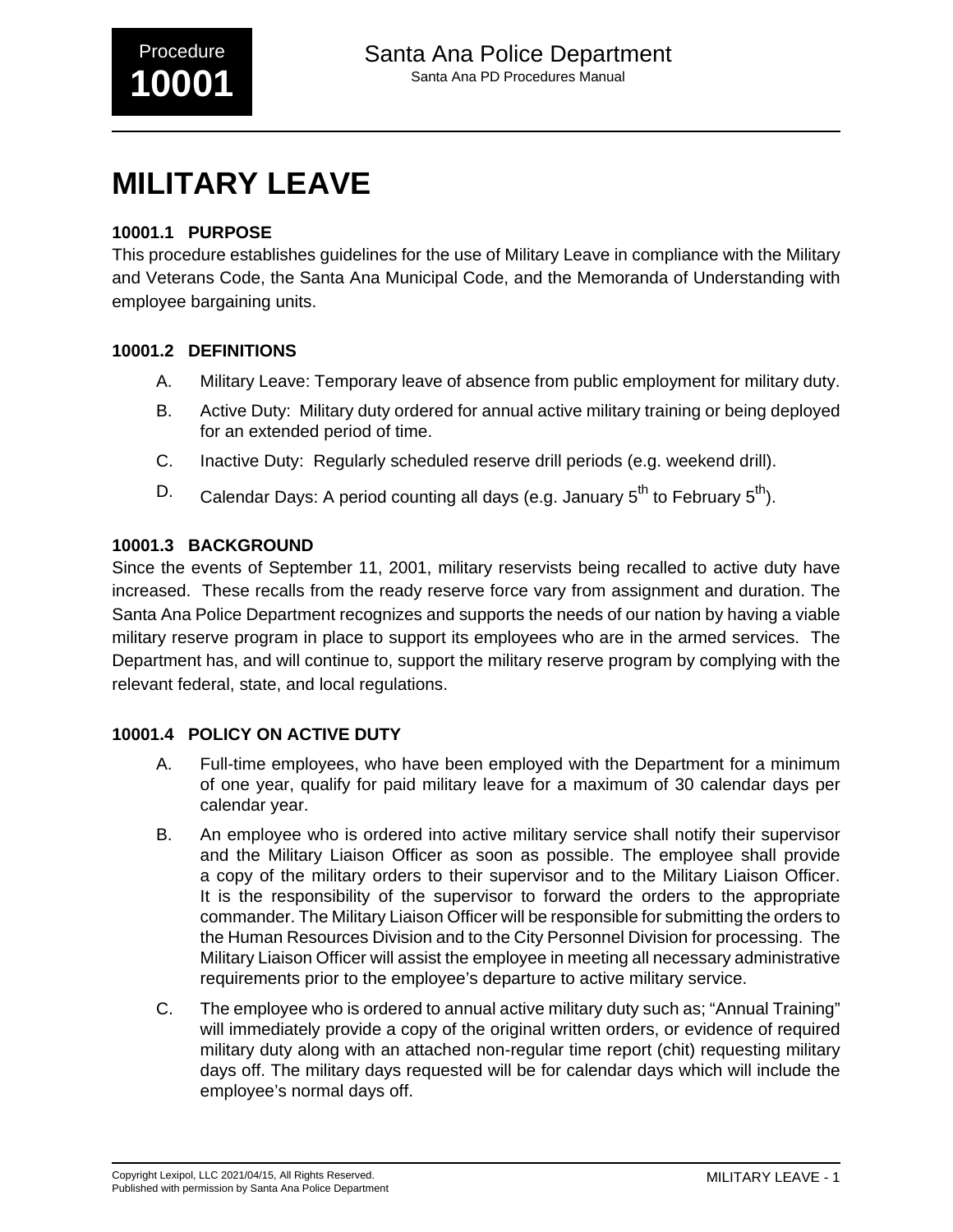D. The affected supervisor will review the military orders and the days off requested to ensure that the employee has enough military leave time on the books to account for the leave requested. If the employee does not have enough military time on the books, the employee will have the option to use other time accrued such as, vacation or holiday time or take the option to receive unpaid days off.

#### **10001.5 POLICY ON INACTIVE DUTY**

- A. The Department will accommodate inactive duty assignments (e.g., scheduled weekend drills) by allowing an employee to take up to thirty calendar days of paid active duty leave. The employee who is ordered to inactive military duty will immediately provide a copy of the original written orders, or evidence of required military duty along with an attached non-regular time report (chit) requesting military days off. The military days requested will be only for the days in which the employee is actually away from the department during their normal duty day. It is the responsibility of the supervisor to inform the affected commanders of the employees pending military duty.
- B. An employee will not be given any more than 30 calendar days military time (per SAMC 9-144) unless the employee is recalled for longer periods. If this occurs, the procedures as described earlier in this order will apply. In addition, the Department will allow an employee to attend inactive duty drills by changing an employee's days off or allowing the use of earned leave time (e.g., time off, vacation, holiday, etc.). If no earned leave time is available, or if the employee so elects, the Department will allow the employee to take time off without pay.

#### **10001.6 PROCEDURES FOR REQUESTING MILITARY LEAVE**

- A. Members shall submit requests (Chits) for Military Leave to their immediate supervisor before the deadline specified, by the Scheduling Commander, for the affected deployment period.
- B. If the requesting member has exceeded their available Military Leave, they may complete a request for time off using time from their Time-Off or Holiday banks. The member shall note in the narrative section of the Chit that the requested time off is the result of military duty. The member shall submit the Chit to their immediate supervisor before the deadline specified by the Scheduling Commander. The immediate supervisor will approve the time off, enter it into ISE, and forward the Chit to the Scheduling Commander.

#### **10001.7 REFERENCES**

Section 395.01 of the California Military and Veterans Code

Senate Bill 1950 that modifies Section 395

Title 38, United States Code, Chapter 43

Uniformed Services Employment and Reemployment Rights Act (USERRA)

Section 9-144 of the Santa Ana Municipal Code